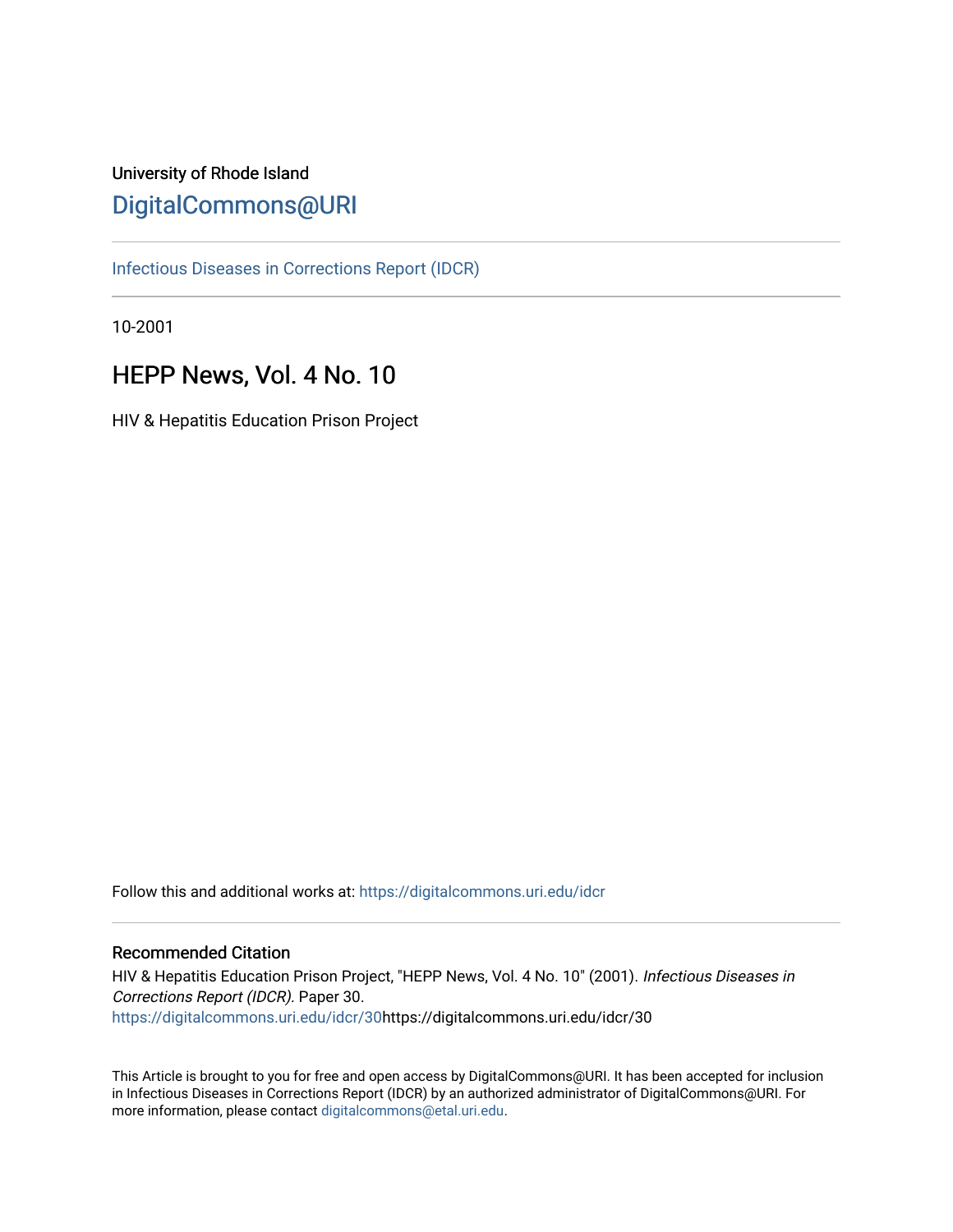

Sponsored by the Brown Medical School Office of Continuing Medical Education and the Brown University AIDS Program.

# ABOUT HEPP

*HEPP News, a forum for correctional problem solving, targets correctional administrators and HIV/AIDS and hepatitis care providers including physicians, nurses, outreach workers, and case managers. Continuing Medical Education credits are provided by the Brown University Office of Continuing Medical Education to physicians who accurately respond to the questions on the last page of the newsletter.* 

> CHIEF EDITOR **Anne S. De Groot, M.D.**

*Director, TB/HIV Research Lab, Brown Medical School*

DEPUTY EDITORS **Frederick L. Altice, M.D.** *Director, HIV in Prisons Program, Yale University AIDS Program*

**Joseph Bick, M.D.** *Director, HIV Treatment Services, California Medical Facility, California Department of Corrections*

**David P. Paar, M.D.** *Director, AIDS Care and Clinical Research Program, University of Texas, Medical Branch*

Faculty Disclosure In accordance with the Accreditation Council for Continuing Medical Education Standards for Commercial Support, the faculty for this activity have been asked to complete Conflict of Interest Disclosure forms. Disclosures are listed at the end of articles. All of the individual medications discussed in this newsletter are approved for treatment of HIV and hepatitis unless otherwise indicated. For the treatment of HIV and hepatitis infection, many physicians opt to use combination antiretroviral therapy which is not addressed by the FDA.

*HEPP News is grateful for the support of the following companies through unrestricted educational grants: Major Support: Agouron Pharmaceuticals, Dupont Pharmaceutical, and Roche Pharmaceuticals Sustaining: Abbott Laboratories, Boehringer-Ingelheim/ Roxane Laboratories, Merck & Co., and Schering-Plough Supporting: OrthoBiotech*

# Immunotherapy of HIV: On the Horizon?

**Anne S. De Groot, M.D.\*,** Brown Medical School, Editor, HEPP News The assistance of Jesse Creel\*\* with this article is gratefully acknowledged

Why should the correctional HIV provider care about T cells, T cell epitopes, and HLA molecules? Because the use of Strategic Treatment Interruption (STI) and therapeutic vaccines for the treatment of HIV – particularly acute HIV infection – may be on the horizon for our patients. This article will describe the components of immune response to HIV and explain why STI is more likely to provide benefit in acute HIV infection and less likely to benefit patients who have chronic HIV infection, at least until more effective forms of STI, such as STI given in conjunction with effective therapeutic HIV vaccines, are developed. It should be noted that STI is not an FDA approved use of any of the HAART drugs, and that STI should never be attempted outside of well-established experimental protocols run by experts in the field.

# HIV immunology 101

The cellular immune response is the first arm of the immune system to respond to HIV infection (see HEPPigram). Cellular immune response is provided by T helper cells (also known as CD4+ cells or T4 cells) and cytotoxic T cells (also known as CTL, or CD8+ or T8 cells). Studies of acutely infected HIV patients have shown that each individual mounts a cellular immune response to HIV that determines the individual's "set point", the point of stabilization of viral load after acute infection has been controlled. This set point is closely linked to progression to AIDS.1 Patients whose immune systems do not successfully control HIV during acute infection have higher set points and more rapid progression to AIDS than patients whose immune systems do not perform as well during acute infection.

The ability to control HIV and obtain a lower set point is determined by several factors (illustrated in Figure 1). These factors include the initial dose of HIV during infection, the type of virus transmitted, i.e. the specific viral DNA and protein sequences, the HLA of the infected individual, and the number of T cell epitopes that can be recognized by the individual's T cells.

# Dose of HIV

Numerous studies have clearly demonstrated that the initial dose of infecting virus can determine outcome. For example, patients who received blood donations containing large amounts of HIV (such as hemophiliacs, prior to screening of factor VIII) appear to progress more rapidly than patients who are infected via sex or through minor intravenous exposures.<sup>2</sup> Mother to child transmission is also dependent on viral

Figure1. **Factors determining "set point" and viral load in the setting of acute HIV infection**



load (particularly at the time of delivery). Individuals who are infected with smaller doses may have a lower viral burden at the outset, and perhaps more importantly, may be infected with fewer quasispecies or viral variants. Just as it is easier to control HIV with HAART when starting from a lower total viral load, it may be easier to obtain immune control of HIV when there are fewer viral variants.

# HLA and inheritance

The HLA molecule carries pieces of HIV viral proteins in its central "binding groove" to the surface of infected cells. When T cells see a piece of an HIV protein (a short piece called a peptide) on the surface of the cell, carried by the HLA protein, they react, either by killing the infected cell (the function of CTLs) or by secreting messages that amplify the immune response to HIV (T helper cells). HIV peptides that bind to HLA and turn on T cells are called epitopes. These epitopes tell the immune system that HIV is present, and it needs to begin to fight. So HIV epi-

# **Continued on page 2**

| WHAT'S INSIDE                                             |  |
|-----------------------------------------------------------|--|
|                                                           |  |
| Ask the Expert <b>Construction</b> and the Ask the Expert |  |
|                                                           |  |
| Self-Assessment Test <b>Constant Contains Fig. 9</b>      |  |

Brown Medical School | Providence, RI 02906 | 401.863.2180 | fax: 401.863.1243 | www.hivcorrections.org If you have any problems with this fax transmission please call 800.748.4336 or e-mail us at HEPP@corrections.net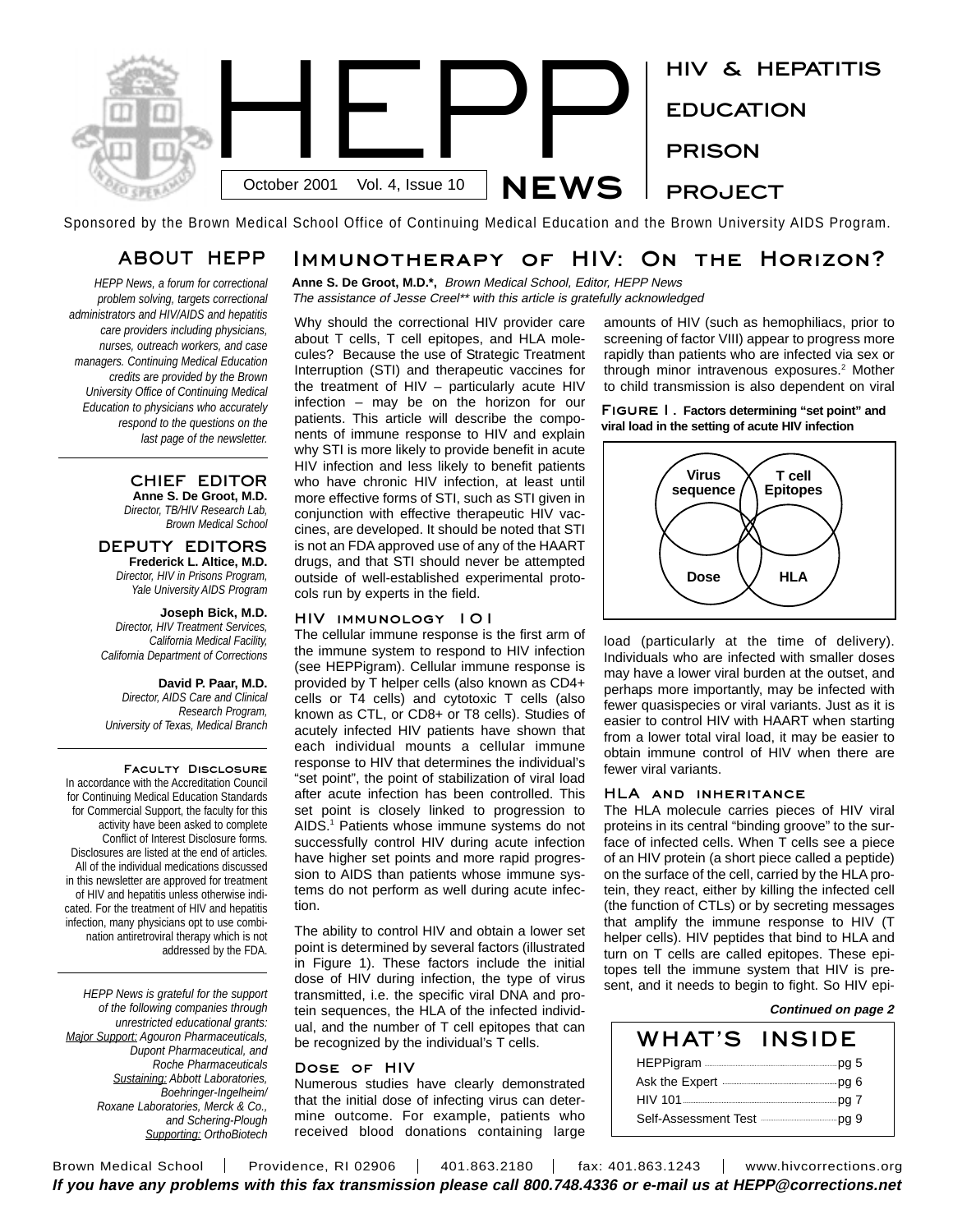# Immunotherapy of HIV... **(continued from page 1)**

topes are the "key" that turns on the immune defense against HIV.

There are many different types of HLA molecules (different alleles of the following HLA genes: HLA A, B, C, DR, DQ, DP). Different HLA molecules present different epitopes; the epitopes they are able to present are determined by the pattern of the amino acids in the HIV peptide. (If the HLA is a lock, only certain epitopes with a particular pattern fit the lock). Since HLA are genetically encoded, some individuals may be able to use epitopes (that have the right pattern for their HLA) that others cannot (because the sequences don't match the pattern for their HLA).

# New information on the role of HLA

One of the key findings in HIV over the past two years has been that the genetic background (HLA) of an HIV-infected individual can determine how well they are able to control their HIV. The role of HLA has been reported previously $3,4$  but the mechanism of interaction between the HLA and the outcome of infection was less clear until recent data was published in the New England Journal. Mary Carrington, one of the lead authors, demonstrated the link between selected HLA molecules (a variant of B35) and HIV virus sequence.<sup>5</sup> She showed that the HLA variant in question did not effectively present a T cell epitope. (To use our metaphor, the key did not fit the lock). Other HLA were able to present the epitope. This epitope appeared to play a critical role in the immune response to HIV for these patients.

Thus, a person's genetic background (HLA) determines how many epitopes their immune system is able to recognize. The ability to recognize some specific epitopes appears to be linked to control of infection. One of the HLA types that appears to be associated with more rapid progression so far is a variant of HLAB35.<sup>6</sup> HLA Types that are associated with better oucomes include HLA B27 (a rare haplotype) and HLA B57<sup>7</sup>. It may not be long before we begin HLA typing our HIV patients so as to predict the course of their infection.

# T cells and Epitopes

T cell response to HIV epitopes has been shown to be a critical determinant of outcome: patients who have more T cell responses to many different pieces of HIV (epitopes) appear to be more likely to contain HIV infection.<sup>8,9</sup> Broad T cell response to many HIV epitopes appears a major determinant of the HIV setpoint.<sup>8</sup> Broad T cell response is also seen in long-term non-progressors.<sup>10</sup> Most of the epitopes that have been mapped are cytotoxic T cell (CTL) epitopes. T helper cells (Th) also play an important role in early immune response to HIV, but since they are destroyed in chronic HIV

infection, researchers are only beginning to understand their role in HIV. They appear to play an important role in early infection. Th cells that respond to HIV are destroyed or inactivated in the setting of chronic infection since it is these Th or CD4+ T cells that are the target of the virus. Rebuilding the supply of Th and CTL that respond to HIV epitopes is one of the goals of STI and therapeutic vaccination.

# Virus sequence and **QUASISPECIES**

Different HIVs have different DNA sequences, due to the error-prone RT enzyme whose function is to enable the virus to replicate in the host cell. The RT makes mistakes, and as a result, variants of the original HIV are created. Some of these variants are not viable, however, others are. In acute infection, the variability of the strain is minimal. In chronic infection, the variability of HIV infecting the individual host expands. The swarm of variants that develop in the course of HIV infection are called quasispecies. The number of quasispecies expands as infection progresses.<sup>11</sup>

The development of quasispecies appears to have an adverse impact on the ability of the immune system to contain the virus. In early infection, response to a few epitopes may effectively contain the virus. In late HIV infection, response to many different epitopes may still fail to contain infection, because of the number of variant viruses. Furthermore, if the patient has HLA that cannot present epitopes contained in the virus sequence, there will be only the minimum CTL response. Alternatively, as the HIV evolves into quasispecies, some isolates evolve in which the original epitopes recognized by the host immune system have been altered and no longer bind to the host HLA (these are called escape mutants).

### The theory behind STI: Boost and Broaden T cell responses

The goal of STI is to "broaden immune response". From the above discussions, it is clear that the type of immune response that needs to be broadened is the T cell response. This can be achieved by vaccination, however, there only a few HIV vaccines under study in clinical trials (see HIV 101). In the absence of effective vaccines, proponents of STI have argued that allowing the patient to develop a response to his or her own virus, by "autologous vaccination" is a reasonable approach. Opponents of STI note that autologous vaccination involves allowing live, virulent autologous virus that has already been poorly controlled in the absence of drug treatment to replicate and potentially seed more sites in the body.

In general, patients who are undergoing STI are given HAART until viral replication has been completely suppressed below detectable levels (< 50 copies per ml), for long durations of time (eight months in some cases). Then the HAART is stopped, and the patient's virus is allowed to rebound up to a certain level (up to 50,000 copies on one occasion or above 5,000 copies on two occasions, for example). This cycle of HAART treatment followed by treatment interruption is continued until there is sustained suppression of the viral load. Following several cycles of STI, in most cases, the viral rebound is smaller.

One potential benefit of STI that has been observed is that rebound virus tends to be "wild type", a strain lacking any viral mutations that had been developed in the course of HAART. However, when HAART is resumed in the course of STI, some researchers have observed that mutant drug resistant strains re-emerge (since they have only been archived in resting T cells). The same may be true for CTL escape mutants, however, data is lacking.

According to STI theory, subjects who are undergoing HAART treatment are able to recover immune function during the period of viral suppression. Stopping HAART allows autologous virus to rebound, and expands the number of T cells that respond to the virus. If the viral load reaches a dangerous level, HAART is restarted and the viral load returns to baseline (below 50 copies in most cases). Opponents of STI have pointed out that HAART may allow CD4 T cell counts to increase but few, if any, of these T cells are programmed to fight HIV.<sup>12</sup> Suppression of viral rebound may be due to broader CTL response, but it may also be due to assistance by T helper cells, particularly in early HIV infection.<sup>13</sup>

The role of CD8+ T cells (CTL) in containing HIV infection was recently confirmed in an animal model.14 In this model, acutely infected rhesus macaques who were treated with tenofovir (the new Gilead drug) and demonstrated subsequent suppression of a highly virulent strain of the SIV (simian HIV) also showed substantial resistance to subsequent intravenous rechallenge with homologous and highly heterologous SIV isolates, up to more than one year later, despite the absence of effective (neutralizing) antibody directed against the virus. However, when CD8 T cells were depleted by the researchers, the amount of viremia rose by as much as 100,000 fold. Viremia returned to low levels as soon as CD8+ cells were restored. This study showed a positive effect of STI in early infection and confirmed the critical role of CD8 T cells (CTL) in controlling infection after STI.

# STI AND ACUTE INFECTION

The most successful studies of STI have focused on the treatment of acutely infected HIV subjects. Bruce Walker and colleagues (Boston, MA) have reported on 14 subjects who underwent repeated cycles of STI.<sup>15</sup> Of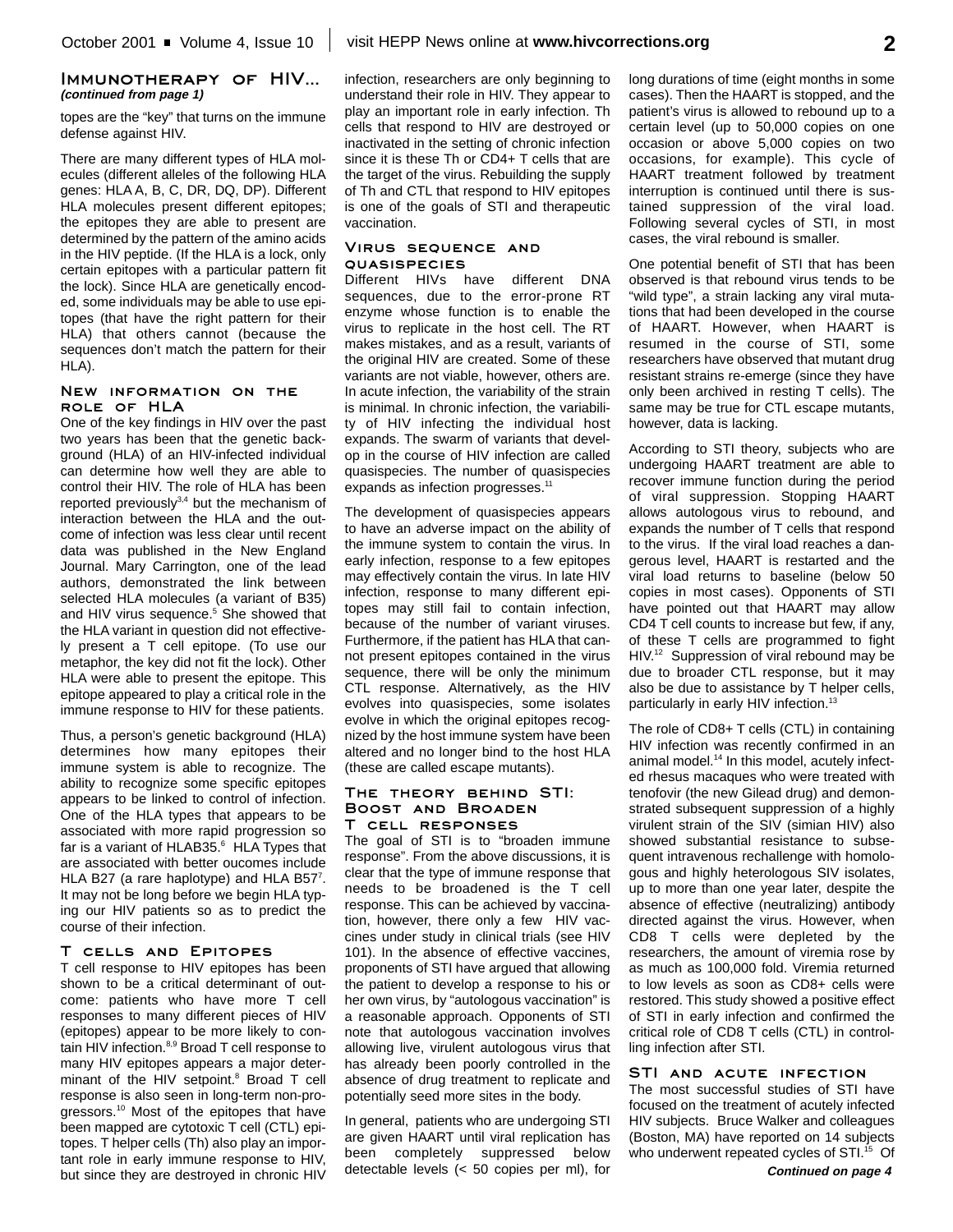# Letter from the Editor

Dear Colleagues,

Many of our correctional patients experience recurring cycles of excellent viral suppression followed by interruption of therapy (in parallel with their cycles of release and reincarceration). These cycles of therapy are <sup>a</sup> form of "unsupervised and unstructured treatment interruption" (USTI). Since USTI is <sup>a</sup> recurring theme of correctional HIV care, we chose to describe recent studies of Strategic Treatment Interuption (STI) and the interactions between T cells, HLA, and HIV for our main article this month. This article also gives our Chief Editor an opportunity to wear her immunology hat. When not providing care to incarcerated women in the Connecticut prison system, she is involved in the development of HIV vaccines for prevention and treatment of HIV at Brown University.

Our main article in this issue describes the components of immune response to HIV and explains why STI is more likely to provide benefit in acute HIV infection and less likely to benefit patients who have chronic HIV infection, at least until more effective forms of STI, such as STI given in conjunction with effective therapeutic HIV vaccines, are developed. Our HIV 101 lists vaccines that are currently under investigation for use with STI. The HEPPigram describes the course of immune response to HIV infection over time, and in response to HAART.

In this issue, the Ask The Expert piece is on HIV-1 non-clade B infections. The case discusses the specific issues of recognizing, testing for, and treating HIV-1 non-clade B infections. This month's expert is our own Chief Editor, Dr. Anne De Groot.

Since correctional HIV patients frequently experience what may be called USTI, correctional HIV providers have an opportunity to contribute some information on the effect of USTI on our patients. How would we expect USTI to compare to STI? Poorly. For example, many of our patients do not achieve suppression of viral replication of long enough duration prior to interrupting therapy (typically, in STI, treatment is continued for at least 8 months before STI is attempted). Secondly, the duration of HAART cessation may occur over periods of months (sometimes years), much longer than the duration of treatment interruption evaluated in STI studies. Furthermore, our patients frequently resume therapy, when they are reincarcerated, with viral loads vastly exceeding the limits used in STI studies. In addition, our patients usually resume illicit drug use when they interrupt their HAART. Resumption of injection drug use and the associated life circumstances may adversely impact the immune response to "autologous immunization." In short, USTI has none of the features that may contribute to the success of STI in acute HIV infection. Experts in the field caution against the application of STI until more information can be obtained on the optimal duration of the individual cycles, the role of HLA, the role of T cell epitopes, and the role of adjunctive treatments such as vaccines.

As always, we encourage your feedback and submissions for future issues of HEPP News!

 $S$ *incerely,*  $B_{i}$  *,*  $B_{i}$  *,*  $B_{i}$  *,*  $B_{i}$  *,*  $B_{i}$  *,*  $B_{i}$  *,*  $B_{i}$ David P. Paar, M.D.

# Subscribe to HEPP News

Fax to **617.770.3339** for any of the following: (please print clearly or type)

\_\_\_\_ Yes, I would like to add/update/correct (circle one) my contact information for my complimentary subscription of HEPP News fax/email newsletter.

\_\_\_\_ Yes, I would like to sign up the following colleague to receive a complimentary subscription of HEPP News fax/email newsletter.

\_\_\_\_ Yes, I would like to have the following back issues emailed to me (please include volume/issue/date).

\_\_\_\_ Yes, I would like my HEPP News to be delivered in the future as an attached PDF file in an email (rather than have a fax).

|  |                                                                                                                                                                                                                                | (Optional) # of HIV-Infected Inmates: ______                                                                                                                                                                                   |  |
|--|--------------------------------------------------------------------------------------------------------------------------------------------------------------------------------------------------------------------------------|--------------------------------------------------------------------------------------------------------------------------------------------------------------------------------------------------------------------------------|--|
|  | CHECK ONE: O Physician O Physician Assistant O Nurse Practitioner O Nurse/Nurse Administrator<br>O Pharmacist O Medical Director/Administrator O HIV Case Worker/Counselor O Other                                             |                                                                                                                                                                                                                                |  |
|  |                                                                                                                                                                                                                                |                                                                                                                                                                                                                                |  |
|  |                                                                                                                                                                                                                                |                                                                                                                                                                                                                                |  |
|  |                                                                                                                                                                                                                                |                                                                                                                                                                                                                                |  |
|  | SIGNATURE: A CONSEQUENCE OF THE CONSENSUS OF THE CONSENSUS OF THE CONSENSUS OF THE CONSENSUS OF THE CONSENSUS OF THE CONSENSUS OF THE CONSENSUS OF THE CONSENSUS OF THE CONSENSUS OF THE CONSENSUS OF THE CONSENSUS OF THE CON | DATE: the contract of the contract of the contract of the contract of the contract of the contract of the contract of the contract of the contract of the contract of the contract of the contract of the contract of the cont |  |
|  |                                                                                                                                                                                                                                |                                                                                                                                                                                                                                |  |

Published monthly and distributed by fax, HEPP News provides up-to-the-moment information on HIV and hepatitis treatment, efficient approaches to administering treatment in the correctional environment, national and international news related to HIV and hepatitis in prisons and jails, and changes in correctional care that impact HIV and hepatitis treatment.

**Senior Advisors**

Theodore M. Hammett, Ph.D. Abt Associates

Ned E. Heltzer, R.Ph., M.S. Heltzer Associates Ralf Jürgens

Canadian AIDS Law Legal Network Joseph Paris, Ph.D., M.D.

CCHP Georgia Dept. of Corrections David Thomas, J.D., M.D.

Florida Dept. of Corrections Lester Wright, M.D.

New York State Dept. of Corrections **Associate Editors**

Dean Rieger, M.D.

Indiana Dept. of Corrections Josiah Rich, M.D.

Brown University School of Medicine, The Miriam Hospital

Stephen Tabet, M.D., M.P.H. Univ. of Washington Division of Infectious Disease Seattle HIVNET

David A. Wohl, M.D. University of North Carolina

**Managers**

Dennis Thomas Brown University AIDS Program

Michelle Gaseau The Corrections Connection

**Layout**

Kimberly Backlund-Lewis The Corrections Connection

**Distribution**

Screened Images Multimedia **Managing Editor**

Rebecca Nerenberg HIV Education Prison Project The editorial board and contributors to HEPP News include national and regional correctional professionals, selected on the basis of their experience with HIV and hepatitis care in the correctional setting.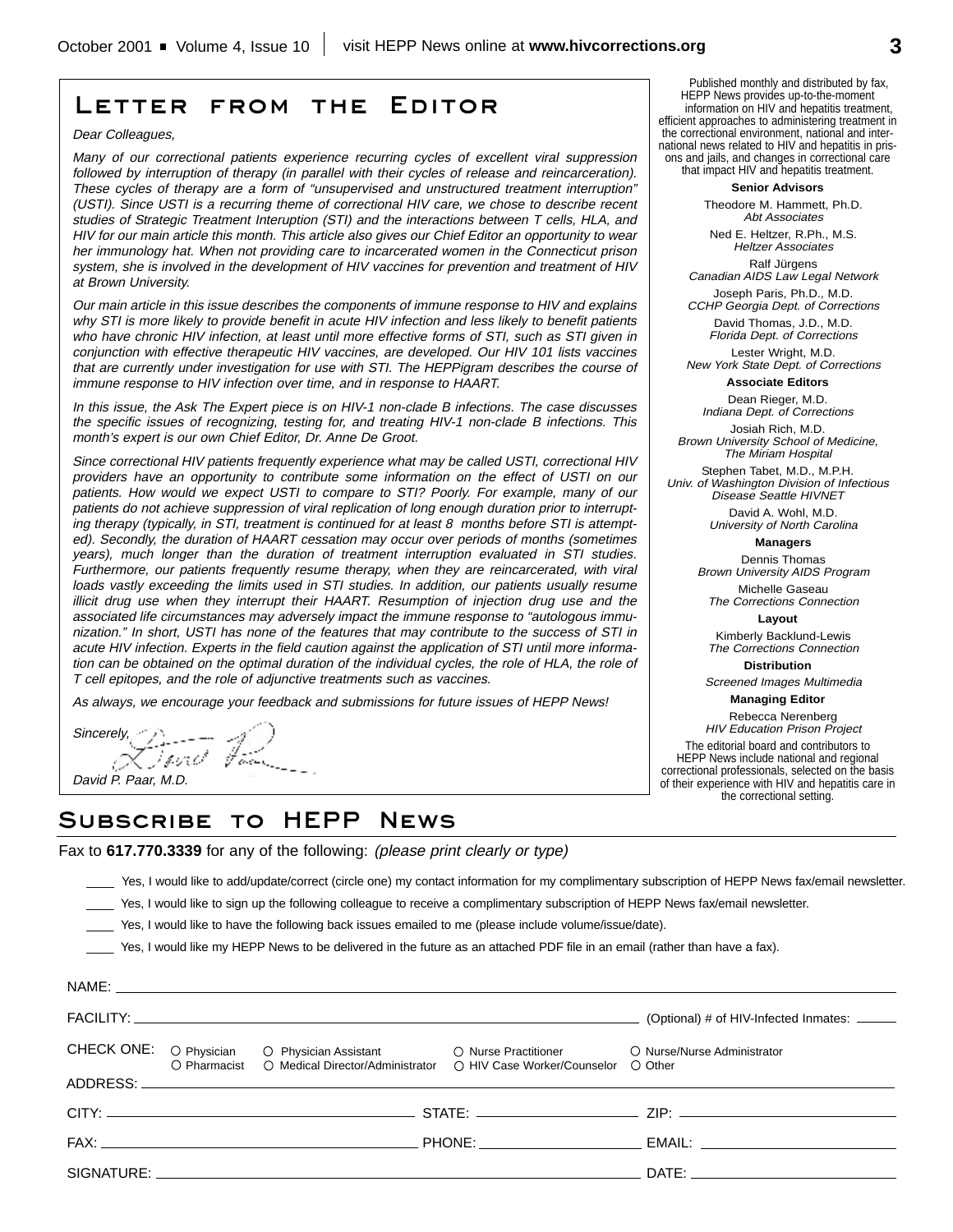# Immunotherapy of HIV... **(continued from page 2)**

the first 14 subjects, seven were able to achieve persistent control of viremia. Four achieved control after a single treatment cessation, two after a second STI, and one after a third STI. Several other studies have been reported where treatment was ceased entirely (Treatment cessation, not equivalent to STI), after initial optimal or suboptimal treatment of acute infection. Many of the subjects in these two studies appeared to be able to control viremia (4 out of 10 in one study<sup>16</sup>, 2 out of  $7$  in another study<sup>17</sup>). Whether the number of patients who controlled infection following treatment cessation is any different than the number that would be able to control infection without therapy is unknown at this point.

# STI AND CHRONIC INFECTION

In general, studies of the use of STI in chronically infected patients have not shown any benefit. One reason may be that HAART does not as effectively suppress HIV replication in chronic HIV. In a large study of 128 subjects<sup>18</sup>, only 54 subjects were able to completely suppress HIV replication during the cycles of HAART therapy, only 9 of these had viral loads lower than 5,000 copies after completion of the STI cycles. Chronically infected patients also have greater viral diversity, so boosting immune responses to the virus by "autologous immunization" may not have the same effect as this treatment in the setting of acute infection, where viral variability is less and response to the same number of CTL epitopes may be able to contain infection.

Vaccines as Immunotherapy HIV-1 vaccines in development fall roughly into three categories: recombinant proteins, vectored vaccines, and "replicons" (highly engineered viral vectors).

The vaccine that has been used most often in the setting of immunotherapy is Remune, a vaccine developed by the Salk Institute and now licensed to a subsidiary of Agouron (Immune Response Corp). Remune is an inactivated, protein-depleted, HIV virus. Several cycles of inactivation are carried out so as to assure the safety of the vaccine. Studies of Remune in the treatment of chronic infection have been recently published. Although CD4 T cell counts were significantly higher, no impact on viral load, or clinical course could be demonstrated.19 The vaccine may have a role when used in conjunction with STI (see below). Thus far, studies of therapeutic vaccination of chronically infected patients with any of the vaccines approved for human use have failed to demonstrate substantial benefits.

#### Vaccination as an adjunct to STI

Investigators from the Aaron Diamond AIDS

Research Center have explored the potential for therapeutic vaccination in 14 subjects started on HAART within 90 days of HIV infection. This study was reported at the 8th CROI in Chicago, 2001, and reviewed in HEPP (February 2001). Subjects received 4 doses of a vaccine cocktail that included the canary pox vector vCP1452, expressing HIV gag, pol, env, and nef genes, as well as a recombinant HIV protein, gp160. This was the first study to incorporate a vaccine protocol into STI; while the results weren't altogether exciting, the procedure appeared to be safe.<sup>20</sup>

A second study was carried out combining STI and Remune vaccination. This study was reported at the AIDS Vaccine 2001 meeting in September of this year.<sup>21</sup> The slope of the initial rise in plasma vRNA was significantly slower (0.16 vs. 0.21 log10 copies/day) in the Remune vs. control group ( $p < 0.05$ ). The frequency of cells that produce IFN-gamma when stimulated with several HIV proteins was significantly increased in the Remune group. Therapeutic immunization with Remune appeared to increase both CD4 and CD8 T-cell immunity to HIV antigens and altered the kinetics of viral

rebound during the treatment. Viral load and T cells returned to baseline after cessation of HAART, so the long term benefits of this approach are not yet clear.<sup>22</sup>

#### STI and USTI

Correctional HIV patients frequently experience what may be called unstructured treatment interruptions (USTI) because of numerous barriers to effective care that may exist in prisons today. Our patients more often experience interruptions because they experience side effects or have comorbidities such as liver disease that are exacerbated by HAART. Furthermore, these patients may be mentally ill and stop taking prescriptions or choose to drinking or taking drugs again and this interferes with their adherehence. Bad care while incacerated does occur but is just one of many reasons that patients have USTI. How does USTI compare to STI? Poorly. For example, many of our patients do not achieve suppression of viral replication of long enough duration. Secondly, the duration of HAART cessation may occur over periods of months (sometimes years), much longer than the duration of treatment interruption evaluated in STI studies. Furthermore, our patients frequently resume therapy, when they are reincarcerated, with viral loads vastly exceeding the limits used in STI studies. In addition, our patients usually resume drug use when they interrupt their HAART. Resumption of injection drug use and the associated life circumstances may adversely impact the immune response to "autologous immunization". In short, USTI has none of the features that may contribute to the success of STI in acute HIV infection. Experts in

the field caution against the application of STI until more information can be obtained on the optimal duration of the individual cycles, the role of HLA, the role of T cell epitopes, and the role of adjunctive treatments such as vaccines.

In conclusion, STI is a treatment that is on the horizon, particularly for modulation of acute HIV infection. Much remains to be learned about the optimal use of this strategy. Investigations related to these new treatments have expanded our understanding of immune response to HIV, and therefore may help us understand why some patients do well, and others worse, in the setting of a standardized approach to HIV treatment. Providers practicing in correctional settings probably have much greater experience with unstructured treatment interruption (USTI) than providers practicing in with non-incarcerated populations do. We may be in an excellent position to perform observational studies and teach our non-correctional peers about the outcomes of USTI. The next potential venue for this type of report would be the 9th CROI to be held in Seattle, Washington. (http://www.retroconference.org.) On the topic of treatment interruptions we have much to learn from our academic colleagues, and perhaps, even more to contribute.

# GLOSSARY

**T cell-** Lymphocyte possessing either helper properties, assisting other cells in the body to respond to infection (a.k.a. T helper cells) or lytic properties (a.k.a. killer T cells, or Cytotoxic T cells /CTL).

**MHC-** Short for the Major Histocompatability Complex. This is the molecule present on the outside of cells that presents peptides to the immune system. It acts as the carrier for pieces of the HIV virus (or any other virus or bacteria in the cell). Each person has six MHC genes (and may be heterozygous at all six loci). These molecules determine transplant rejection (hence the MHC name) and response to infections.

**HLA-** Short for Human Leukocyte Antigen. These proteins are genetically determine molecules that sit on the surface of antigen presenting cells. They play a key role in the presentation of immune stimuli to T cells. Essentially, HLA is the name that refers to the human MHC.

**T cell epitope-** Only a small piece of a virus, a peptide known as an epitope, will bind in the binding groove of each MHC. Mutations of the peptide can make binding, and hence immune response, impossible to detect (escape mutations). Alternatively, the patient can possess a variant of HLA to which critical HIV epitopes cannot bind. (see NEJM).

**Continued on page 5**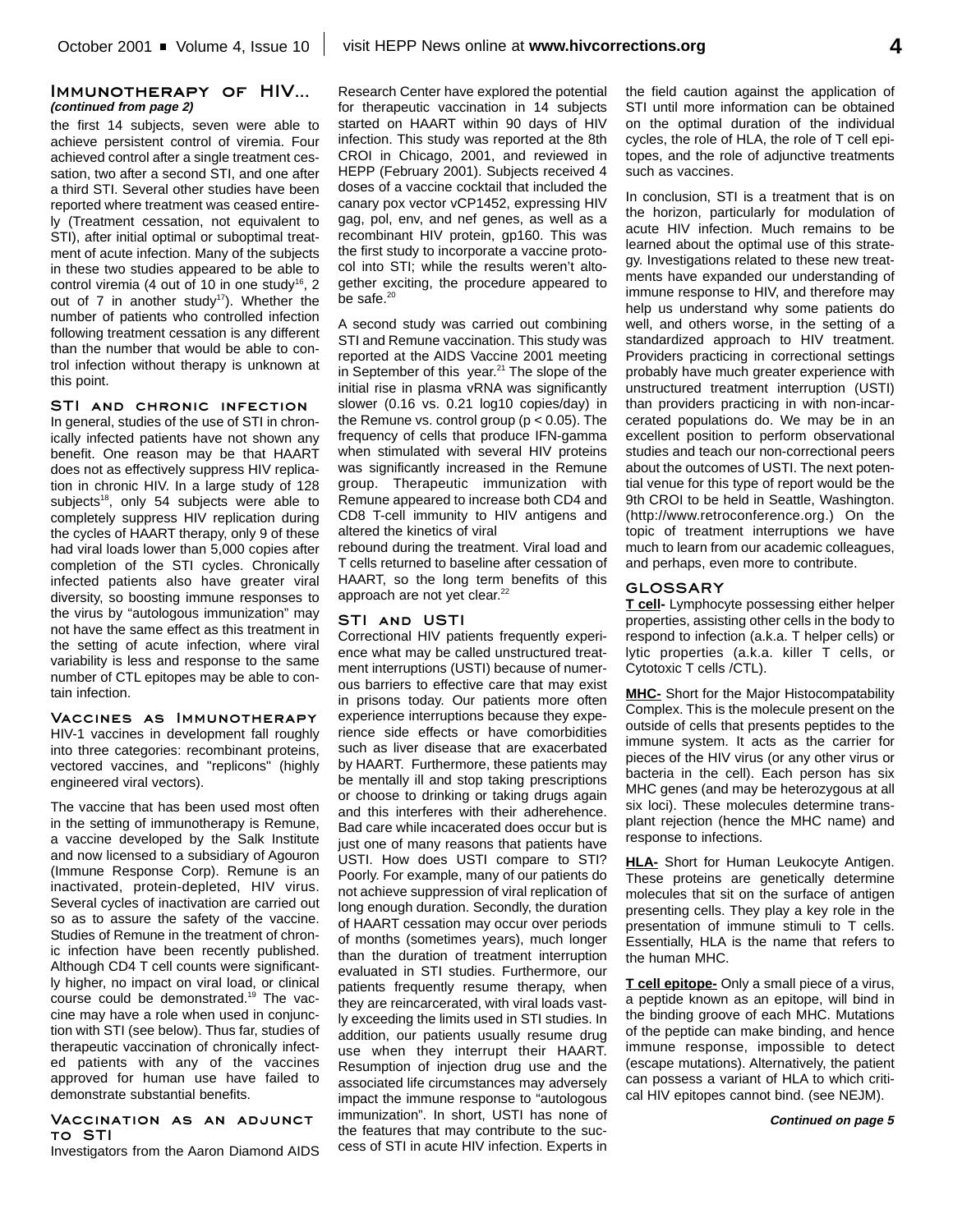# Immunotherapy of HIV... **(continued from page 4)**

**Viral quasi species-** The HIV virion's error-prone RT makes mistakes, and as a result, variants of the original infecting isolate of HIV are created. The swarm of variants that develop in the course of HIV infection are called quasi species. The number of quasispecies expands as infection progresses.

**Escape mutation-** HIV isolates that have evolved in which the original epitopes recognized by the host immune system have been altered or replaced and the new peptides no longer bind to the host HLA or are not recognized by the T cells.

**Treatment cessation-** Arresting HAART after initiation. (Without further cycles of intermittent therapy).

# **Structured Treatment Interruption**

**(STI)-** Cycles of HAART followed by cycles of no treatment. Viral load is closely monitored and treatment is resumed when viral load rises to a detrimental level.

# **Unstructured Treatment**

**Interruption (USTI)-** Not an investigational regimen, however one that is observed for many incarcerated individuals, due to failure to resume therapy (for any number of reasons) after release from prison or jail. Cycles of HAART of inconsistent duration followed by cycles of interruption of variable duration. Viral loads often achieve very high levels before treatment is resumed.

# HEPPigram: **Natural Course of HIV Infection Plus Antiretroviral Therapy**



Modified from Bartlett JG, Gallant JE. 2001-2001 Medical Management of HIV Infection. Online at http://aids-hopkins.edu

**Flipped Ratio:** The CD4:CD8 ratio is usually approximately 2:1 but in HIV-infected people, the ratio flips and is approximately 1:2.

**HAART:** Highly Active Antiretroviral Therapy

**Set Point:** The point around which viral load levels off without anti-HIV treatment. This point is different for different individuals, i.e. rapid progressors generally have higher set points. The idea of treatment is to lower the set point, lowering the viral load in the patient's body.

\* Consultant & Speaker's Bureau: Agouron Pharmaceuticals, Dupont, Merck, Roche, Boehringer-Ingelheim/Roxane Laboratories. \*\*Nothing to disclose

#### **REFERENCES:**

- 1. Updated HHS guidelines on the web at
- http://www.hivatis.org/guidelines/adult/Aug13\_01/pdf/AAAug13S.PDF 2. CDC. MMWR 1998; 47 (RR-17):3.
- http://www.cdc.gov/mmwr/PDF/rr/rr4717.pdf
- 3. Saah AJ, Hoover DR, Weng S, Carrington M, Mellors J, Rinaldo CR Jr, Mann D, Apple R, Phair JP, Detels R, O'Brien S, Enger C, Johnson P, Kaslow RA. AIDS. 1998 Nov 12;12(16):2107-13.

4. Gao X, Nelson GW, Karacki P, Martin MP, Phair J, Kaslow R, Goedert JJ, Buchbinder S, Hoots K, Vlahov D, O'Brien SJ, Carrington M. N Engl J Med. 2001 May 31;344(22):1668-75.

5. Musey L, Hughes J, Schacker T, Shea T, Corey L, McElrath MJ. N Engl J Med. 1997 Oct 30;337(18):1267-74.

6. Carrington M, Nelson GW, Martin MP, Kissner T, Vlahov D, Goedert JJ, Kaslow R, Buchbinder S, Hoots K, O'Brien SJ. Science. 1999 Mar 12;283(5408):1748-52.

- 7. Bender TJ, Tang J, Rivers C, Muligan MJ, Kaslow RA. Program and abstracts of the 8th Conference on Retroviruses and Opportunistic Infections, February 4-8, 2001, Chicago Illinois. Abstract 193.
- 8. Walker, BD. On medscape at http://www.medscape.com/medscape/ cno/2001/RETRO/Story.cfm?story\_id=2053

9. Koup RA, Safrit JT, Cao Y, Andrews CA, McLeod G, Borkowsky W, Farthing

C, Ho DD. J Virol. 1994 Jul;68(7):4650-5.

10. Shankarappa R, Margolick JB, Gange SJ, Rodrigo AG, Upchurch D, Farzadegan H, Gupta P, Rinaldo CR, Learn GH, He X, Huang XL, Mullins JI. J Virol. 1999 Dec;73(12):10489-502.

- 11. Ruiz L, Carcelain G, et al. AIDS-Hagerstown, June 15 2001; 15 (9): F19-F27.
- 12. Norris PJ, Rosenberg ES. AIDS. 2001 Feb;15 Suppl 2:S16-21.
- 13. Lifson JD. J Virol. 2001 Nov; 75 (21): 10187-10199.
- 14. Rosenberg ES, Altfeld M, Poon SH, et al Nature. 2000; 407:523-526.

15. Reported by Bruce Walker in his talk: Structured treatment interruption: novel strategy or oxymoron? State-of-the-art lecture and summary. 8th CROI; February 4-8, 2001. Abstract 266.

16. Yang OO, Kalams SA, Rosenzweig M, et al. J Virol. 1996;70:5799-5806. 17. Tsomides TJ, Walker BD, Eisen HN. Proc Natl Acad Sci U S A.

1991;88:11276-11280.

18. Yang OO, Walker BD. Adv Immunol. 1997;66:273-311.

19. Kahn JO, Cherng DW, Mayer K, Murray H, Lagakos S. JAMA. 2000 Nov 1; 284 (17): 2193-2202.

20. Jin X, Ramanathan M Jr, Barsoum S, et al. 8th CROI; February 4-8, 2001. Abstract 21.

21. AIDS Vaccine 2001, Sept 5th –8th, 2001, Philadelphia PA. See review by Nicodemus, Sbai, and De Groot on AIDScience, 0ctober 2001,

http://www.AIDScience.com, for more information on the meeting.

22. Bucy RP, Moss R, Gersten M, and the 806A Study Team. AIDS Vaccine 2001 Abstract 243.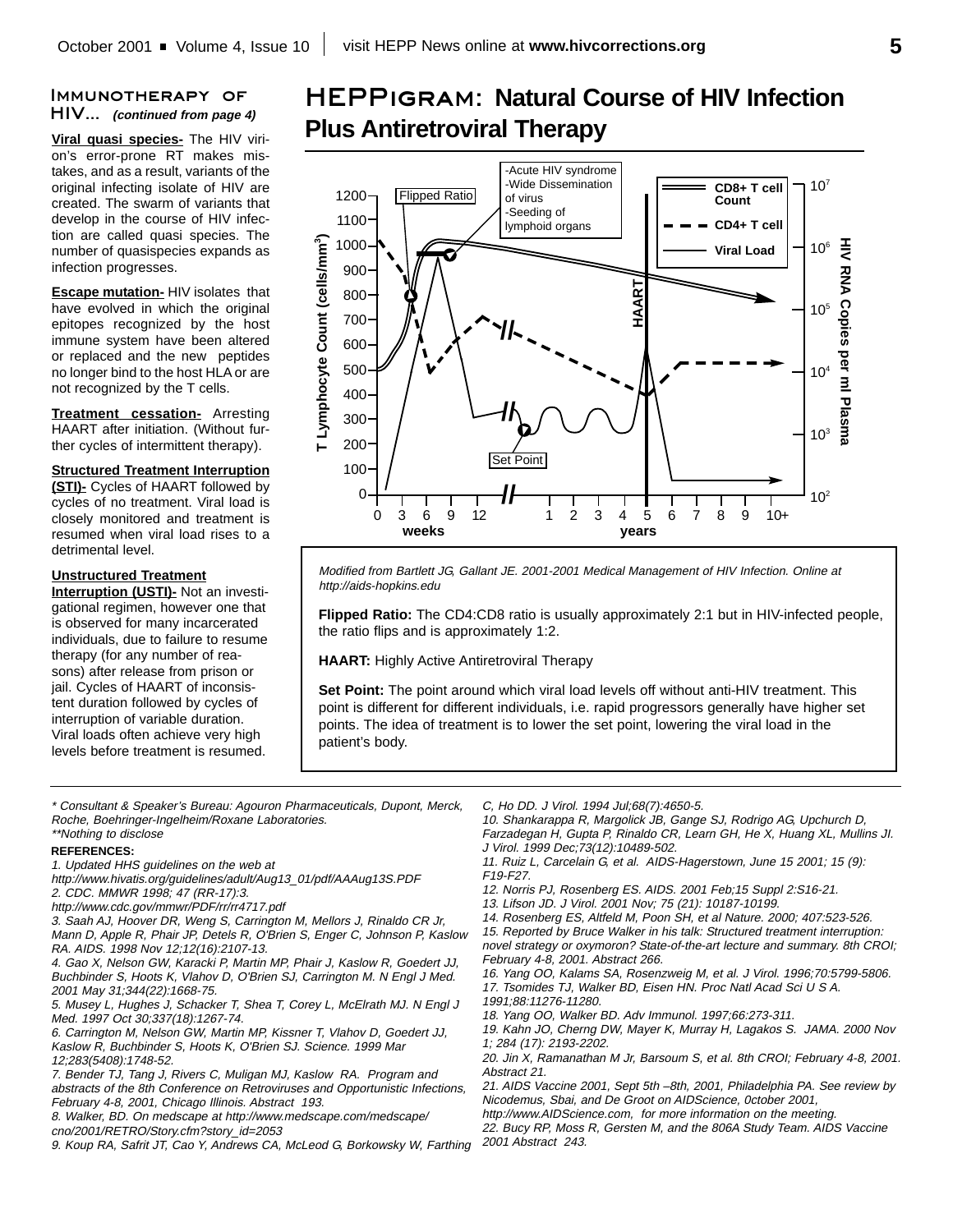# Ask the Expert: **A New Infection with an Undetectable Viral Load**

Anne S. De Groot, M.D., Brown Medical School, Editor, HEPP News

**Question:** A 40 year-old woman is referred to you by the prison HIV counselor because she had <sup>a</sup> recent positive HIV test. She was tested by one of the astute internists at your institution because she developed Bell's Palsy about two months into her incarceration (a condition not uncommonly associated with early HIV infection). She is surprised and dismayed by the diagnosis, since she never used injection drugs and was monogamous during the period prior to her incarceration. She had, in fact, been tested for HIV when she applied for her immigration waiver, and she was HIV seronegative. That test was performed about two months prior to incarceration, about six months ago.

You do your best to reassure her, by explaining how a viral load test and CD4 T cell count will assist you both with a decision on the course of treatment. You decide to repeat the HIV ELISA and Western Blot, just to be sure that the diagnosis is correct. You then arrange to have her HIV studies drawn, and schedule <sup>a</sup> follow up appointment.

When her blood work returns, it is your turn to be surprised. She has an undetectable viral load. You recheck her HIV test, and it is indeed positive (all the Western blot bands light up). Her CD4 T cell count is squarely in the normal range, however, on closer inspection you notice that her CD8 to CD4 ratio has "flipped" (CD8 cells <sup>&</sup>gt; CD4 cells). You worry that the viral load assay was mislabelled, so you repeat it, along with another CD4 T cell count. Again, the viral load is undetectable but the CD4 is now slightly lower, at the low end of the normal range. You repeat the test again, and the CD4 returns even lower. She is now five months into her incarceration, and you have evidence of fairly rapid CD4 decline and no detectable viral load. What is going on and what should you do?

**Answer:** Either the patient is an exception to the rule and a lucky member of the "long term non-progressor" club, or the patient has ongoing viral load replication not identified by viral load PCR of viral replication. The latter is unfortunately more likely since you have already seen a decline in the CD4 T cell count in a relatively short period of time. Thus, you must consider the possibility that the viral load assay is not detecting the virus, as it would in a case of nonclade B infection.

What is non-clade B infection? As discussed in the main article in this issue, HIV is a very variable virus. Just as the virus may evolve during the course of an invidual infection to become a "swarm" of different but related viruses, it has evolved into different but related subtypes in different regions of the world over the course of the HIV epidemic.

HIV-1 is broken down into 3 large groups, each believed to have arisen from a distinct transmission event, from 3 different chimpanzee viruses. The M group is the main group, which has dispersed throughout the world. The other two groups, O (outlier) group and a rarely noted non-O, non-M group are only found in West Africa and Cameroon. The M group of HIV-1 has been further broken down into various subtypes, or clades, designated A through K based on variability in the env and gag regions of the viral genome. The predominant subtype in the United States and Western Europe is HIV-1 subtype (clade) B. A is dominant in Eastern Africa, C is dominant in Southern Africa, and a slightly different set of clade C viruses are dominant in India. In Southeast Asia, B and E are the most prevalent. Intersubtype recombinations, or "chimeras," also known as circulating recombinant forms (CRFs) are spreading in China and other areas of the world where the epidemic is just taking off. In the US and Europe, the epidemiology of non-clade B infections is in flux, and recent reports suggest that non-clade B subtypes are becoming more prevalent.<sup>1,2</sup>

On closer questioning, you find out that your patient's sexual partner formerly lived in New York City, where non-clade B viruses have been detected. Since some viral load assays can be insensitive to the presence of circulating virus, you repeat the viral load using a branched chain DNA assay and you are now able to detect a positive viral load (75,000 copies per ml).

Although HIV antibody tests do detect non-clade B viruses, not all viral load assays can detect virus in the presence of non-B subtypes (eg, Roche Amplicor Version 1.0 or reverse transcriptase-polymerase chain reaction [RT-PCR] 1.0). Those that can detect it (branched DNA [b-DNA], Nuclisens, Ultradirect Monitor) may do so but there is a lot of variability between the tests.<sup>3</sup> Now that you have found a test that is able to detect the patient's virus, you need to stick with that assay to follow the course of infection. You can also send her virus to be identified at the state Department of Health laboratories.

Since she has acute HIV infection, she should probably be treated with the goals of suppressing the initial burst of viral replication and decreasing the magnitude of virus dissemination throughout the body. This will potentially alter the initial viral set point which may ultimately affect the rate of disease progression, possibly reducing the rate of viral mutation, and preserving immune function.<sup>4</sup> You consult an expert in your community about whether it would be appropriate to initiate treatment and with which medication. Your colleague tells you that there may be some variability in the response to treatment by clade or subtype, but that type of information is simply not available because large numbers of individuals with non-clade B subtypes have yet to be studied in detail. Thus there is no reason to modify her regimen by subtype. Early information from treatment of non-clade B infections in Africa suggest that treatment responses are similar to those seen with clade B strains.

The duration of treatment for acute HIV infection is currently not known, however, if her VL becomes undetectable after about 6 months, it may be acceptable to stop treatment. You would of course consult with your colleague, since you are not able to enroll her in a study of STI (see main article).

#### **REFERENCES:**

4. HHS HIV Treatment guidelines, available on the web at www.hivatis.org

<sup>1.</sup> de Oliveira CF, Diaz RS, Machado DM, et al. Surveillance of HIV-1 genetic subtypes and diversity in the US blood supply. Transfusion. 2000;40:1399-1406. 2. Barin F, Pillonel J, Buzelay L, Courouce AM. Increasing diversity of HIV-1 serotypes in French blood donors (1985-1996). In Program and abstracts of the 12th

World AIDS Conference; June 28-July 3, 1998; Geneva. Abstract 13204.

<sup>3.</sup> Holguin A, de Mendoza C, Soriano V. Comparison of three different commercial methods for measuring plasma viraemia in patients infected with non-B HIV-1 subtypes. Eur J Clin Microbiol Infect Dis. 1999;18:256-259.

Additional information from Ball SC. "HIV-1 Non-B Subtypes in Clinical Practice." 2001 The AIDS Reader 11 (8): 339-400.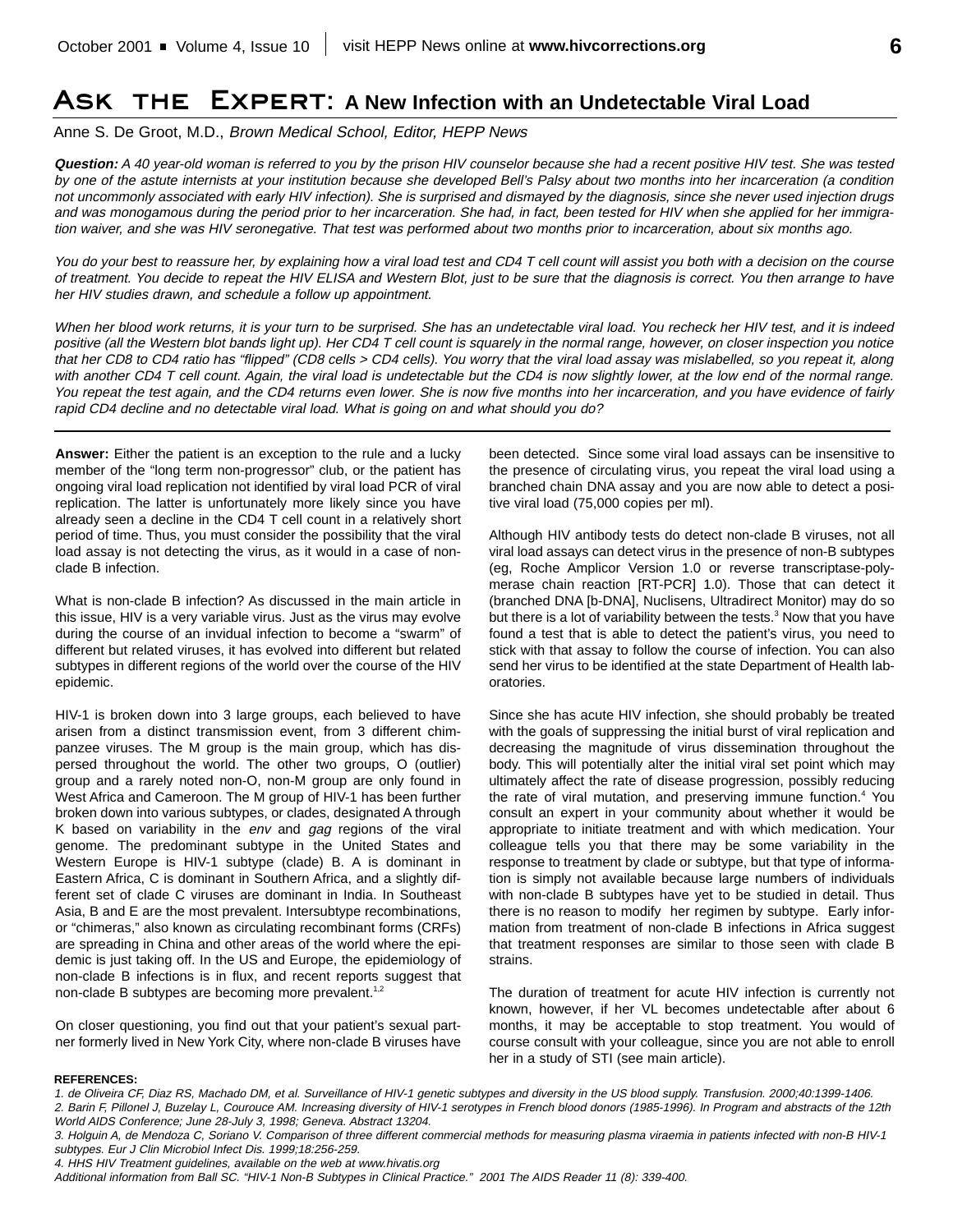**HIV Vaccine Candidates** by HEPP News Staff<br>
Adapted from Johnston MI, Flores J. Progress in HIV Vaccine<br>
On the web at www.niaid.nih.gov/daids/vaccine/pdf/pc1506.pdf<br>
1973.<br>
As drug-resistant HIV virus becomes more and mo Adapted from Johnston MI, Flores J. Progress in HIV Vaccine Development. Current Opinion in Pharmacology. 2001:1(5):504-520. On the web at www.niaid.nih.gov/daids/vaccine/pdf/pc1506.pdf`. Additional Information from Science Magazine 2001 293 (5537): 1973.

As drug-resistant HIV virus becomes more and more common, physicians will need alternative methods of treating the virus. One of the most promising of these methods is the development of a prophylactic or therapeutic vaccine. The following table provides information on vaccines currently in the development pipeline.

| <b>VACCINE NAME</b>                                                 | <b>HIV SUBTYPE</b><br><b>TARGETED</b> | <b>PRODUCING</b><br><b>COMPANY</b>                                         | <b>STATUS</b>                                                                                                                                    |
|---------------------------------------------------------------------|---------------------------------------|----------------------------------------------------------------------------|--------------------------------------------------------------------------------------------------------------------------------------------------|
| qp120                                                               | $B/B$ , $B/E$                         | Vaxgen                                                                     | Ongoing phase III trials in the United States<br>and Thailand                                                                                    |
| ALVAC-HIV                                                           | B, E                                  | <b>Aventis Pasteur</b>                                                     | Ongoing phase II trials in the US, Haiti,<br>Brazil, Trinidad (subtype B); Thailand (sub-<br>type E); used alone or in combination with<br>gp120 |
| ALVAC-HIV                                                           | A                                     | <b>Aventis Pasteur</b>                                                     | Ready for Phase I trials in Uganda                                                                                                               |
| Lipopeptides LP5, LP6                                               | B                                     | ANRS:<br>National Agency for AIDS<br>Research, France                      | Ongoing phase I trials in France                                                                                                                 |
| Vaccinia TBC-3B                                                     | B                                     | Therion                                                                    | Ongoing phase I trials in the US                                                                                                                 |
| DNA-HIV                                                             | B                                     | Apolion                                                                    | Completed phase I trials                                                                                                                         |
| DNA-HIV, MVA-HIV                                                    | A                                     | University of Oxford                                                       | Ongoing phase I trials in the UK and Kenya                                                                                                       |
| NYVAC-HIV                                                           | B                                     | <b>Aventis Pasteur</b>                                                     | Ready for phase I in the US                                                                                                                      |
| DNA-HIV, Adenovirus<br><b>HIV</b>                                   | B                                     | Merck                                                                      | Ongoing phase I trials in the US                                                                                                                 |
| VaxGen Canarypox<br>with HIV gag, protease,<br>and env +qp120       | B/E                                   | U.S. Military, Royal Thai<br>Govt., Mahidol U., Aventis<br>Pasteur, VaxGen | Earliest phase III start date: Summer 2002,<br>Thailand*                                                                                         |
| Canarypox with HIV<br>env, gag, protease, pol,<br>and nef, $+gp120$ | B/2                                   | NIH HVTN, Aventis<br>Pasteur, VaxGen                                       | Earliest phase III start date: December<br>2002, U.S., Brazil, Haiti, Peru, Trinidad<br>(Possible: Argentina, Dominican Republic,<br>Honduras)*  |

\*proposed AIDS vaccine efficacy trials (See Newsflashes)

**phase I trial:** first stage trial, focusing on safety and toxicity, very small cohort

**phase II trial:** second stage trial, measures efficacy of vaccine in small cohort

**phase II trial:** last stage of experimental testing, pivotal trial measures efficacy on a larger scale **gp120:** recombinant HIV envelope protein

**ALVAC-HIV:** a recombinant canarypox virus expressing multiple HIV genes

**MVA-HIV:** modified vaccinia Ankara (an attenuated vaccinia vector) expressing multiple HIV genes

**NYVAC-HIV:** an attenuated vaccinia vector expressing multiple HIV genes

**TBC-3B:** an attenuated vaccinia vector expressing multiple HIV genes

# Resources & Websites

AIDS Vaccine Websites: **NIH AIDS Vaccines Page**

http://www.niaid.nih.gov/daids/vaccine **AIDS Clinical Trial Information Service**

http://www.actis.org/

**The Economics of AIDS Vaccines** http://www.iaen.org/vaccine/

**The Body: AIDS Vaccines** http://www.thebody.com/treat/vaccines.html

**AIDS Vaccine 2001 Conference** http://63.84.172.40/

**The Global Alliance to Immunize against AIDS** http://www.gaiavaccine.org

AIDS Treatment Websites: **Updated Adult and Adolescent HIV Treatment guidelines** http://www.hivatis.org/guidelines/adult/Aug13\_01/pdf/AAAug13S.PDF

**AIDS Action: Publications on HIV and Corrections** http://www.aidsaction.org

**Hopkins AIDS Service: Medical Management of HIV Infection** http://hopkins-aids.edu/publications/book/book\_toc.html

HEPATITIS PACKETS AVAILABLE:

**NATAP:** 15-page handbook on HCV and HIV/HCV co-infection. Also availabke in Spanish. Contact JuLev@aol.com **Hepatitis C Awareness Project:** 14-page packet on HCV targeted for and availble inmates and others. Contact pkbeckinor@aol.com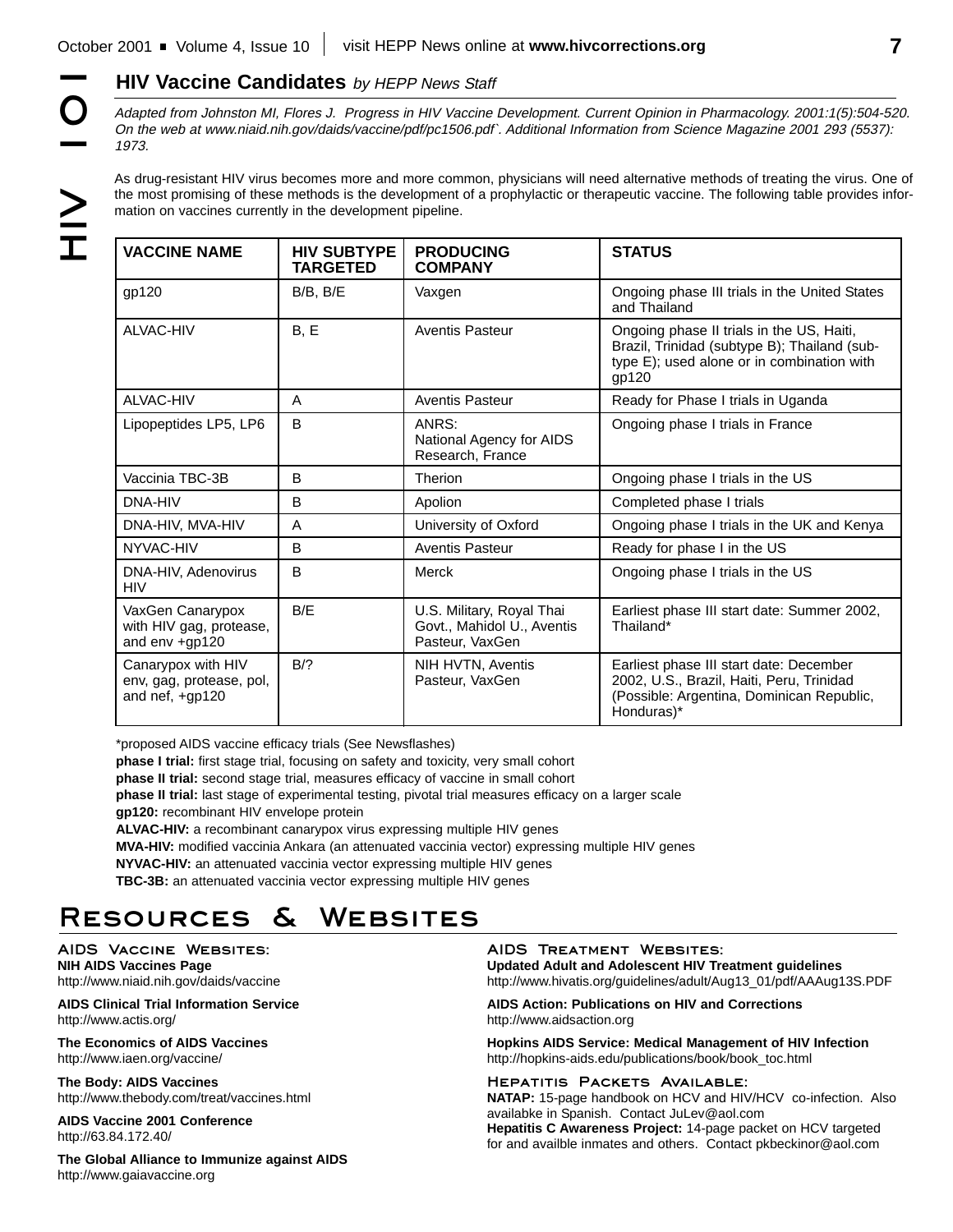# SAVE THE I **DATES**

**National Conference on Correctional Health Care** November 10-14, 2001 Albuquerque, New Mexico Fee: \$275 member, \$325 non-member Call: 773.880.1460 Fax: 773.880.2424 Visit: www.ncchc.org Bridging the Gap: HEPP Preconference Symposium November 10, 2001 1:30pm-5:00pm Fee: Free with NCCHC Conference Registration

#### **3rd Annual National Corrections Telemedicine Conference**

November 18-20, 2001 Tucson, Arizona Pre-registration (before Oct.19): \$450 government/non-profit; \$650 corporate Registration (Oct. 20-Nov.18): \$500 government/non-profit; \$700 corporate Call: 520.626.5243 Email: hatheway@u.arizona.edu Visit: www.NCTC2001.com CME and ANCC credit available

### **3rd International Hepatitis C Update for the New Millennium**

November 30-December 1, 2001 Houston, Texas Fee: Physicians- \$165; Other Health Care Professionals- \$135 Visit: www.uth.tmc.edu/cme Email: Kristen.K.Brockman@ uth.tmc.edu Call: 713.500.5127 CME and CEU credits available

### **41st Interscience Conference on Antimicrobial Agents and Chemotherapy**

December 16-19, 2001 Chicago, Illinois Preregistration extended until November 19 Visit: www.icaac.org

# **9th Conference on Retroviruses**

**and Opportunistic Infections** February 24-28, 2002 Seattle, Washington Call for Abstracts: Deadline: October 23, 2001 Registration: Dec. 10, 2001- Jan. 23, 2002 Call: 703.535.6899 Visit: www.retroconference.org

# News Flashes

### **HEPATITIS Giving Interferon Early: An Improved HCV Treatment?**

Washington Post, 10/02/01

According to the CDC, approximately 6,500 people in the United States are infected with Hepatitis C every year and 8,000-10,000 die annually. A new study that will be published in the New England Journal of Medicine in November states that treatment with interferon alfa-2b soon after infection may be an effective anti-HCV therapy. In the study, 42 of 453 newly infected patients received the full six months of interferon treatment and became virus-free and remained so after therapy termination. After 24 weeks of treatment, virus was undetectable in 42 out of 43 patients. Side effects include muscle and joint aches, fever, headache, and sometimes depression or a reduction in white blood cell count. The six-month treatment costs \$6000.

#### **New Treatment Regimen for Hepatitis C** Lancet 2001; 358:958-65

A new study has shown that treating HCV with peginterferon alfa-2b plus ribavirin is more effective than treating with interferon alfa-2b plus ribavirin. The study measured the sustained virological response rate (SVR) and among genotype 1 HCV-infected individuals found a SVR of 42% for patients on the new treatment regimen compared to a SVR of 33% among patients on the old drug regimen. The new treatment regimen consists of 1.5mg/kg peginterferon (PEG-Intron, Schering Corp) subcutaneously once a week and 800mg oral ribivirin (Rebetol, Schering Corp) daily for 48 weeks. Oral ribivirin (Rebetol) is also available seperately.

# HIV

### **Genetic Variation and HIV Progression** NEJM 2001;344:1668-1675

In a study of 850 HIV-positive people, researchers found a genetic variation that may be linked to the difference in progression time from initial HIV infection to full-blown AIDS. The gene is associated with the HLA locus (see main article) and is called Px, and a certain variation in this gene appeared to accelerate the onset of full-blown AIDS to 4-5 years. The 12% of patients in this study who had the genetic variation experienced full blown AIDS about 7 years post-infection compared to those without the variation who progressed to AIDS 11-12 years post-infection.

# **Possible New Vaccine Trials**

Science, 14 September 2001; 293: 1973 Both the NIH and the U.S. military have plans to begin phase III efficacy trials of virtually identical HIV vaccines. The vaccines consist of two parts: the first is the "prime" dose that consists of HIV genes in a canarypox vector and to trigger the immune system to produce CTLs directed against HIV infected cells. The second part of the vaccine is genetically engineered gp120 used to trigger the immune system to produce antibodies

that protect cells from becoming infected in the beginning. Phase II trials, however, have shown that approximately 30% of people develop the CTL response the vaccine aims to produce. This has caused controversy as to whether the phase III trials should proceed. Some scientists doubt the scientific basis of this trial while others have taken the stance that 30% efficacy is better than none.

# **Mortality Due to HIV Drops**

#### CDC Release, 10/10/01

According to a CDC release entitled "Deaths: Preliminary Data for 2000," the percentage of deaths due to HIV declined 3.7% in 2000. This is the fifth year in a row that deaths due to HIV have declined, although HIV remains the leading cause of death for all races in the 25 to 44 yearold age group. The full report is available online at the CDC's National Center for Health Statistics website at http://www.cdc.gov/nchs/ releases/01news/mort2k.htm.

### **Abused Women at Higher Risk for HIV Infection**

### Family Planning Perspectives, September/October 2001

According to a new report from the Alan Guttmacher Institute's Family Planning Perspectives, women who experienced various "household dysfunctions," including abuse, as children are more likely to engage in risky sexual behaviors putting them at higher risk for contracting HIV. The study looked at how any one of seven "household dysfunctions" women experienced in childhood correlated with having more than 30 sexual partners, having had sexual intercourse before the age of 16, and perceiving oneself as at risk for HIV infection. Findings correlated the household dysfunctions with increased risk for infection with HIV, indicating a long-term effect of childhood experiences on sexual behavior.

# **Terrorist Attacks Affect Prisons**

# Tharp, New York Post, 10/4/01

In response to the terrorist attacks of September 11, 2001 stock prices of private prison companies sky rocketed in expectation of an increasing number of detainees. Coincidentally, the Federal Bureau of Prisons let out requests for bids for two prisons to hold criminal aliens in Georgia. This contract is the largest award this year from the BOP with a requests for three more bids early next year for prisons in the Southwest deserts for over 1500 detainees. Additionally, private prisons are looking to benefit from an expected Supreme Court ruling that would make it illegal for prisoners to sue private prisons for civil rights violations. In the wake of the attacks, private prisons are benefitting.